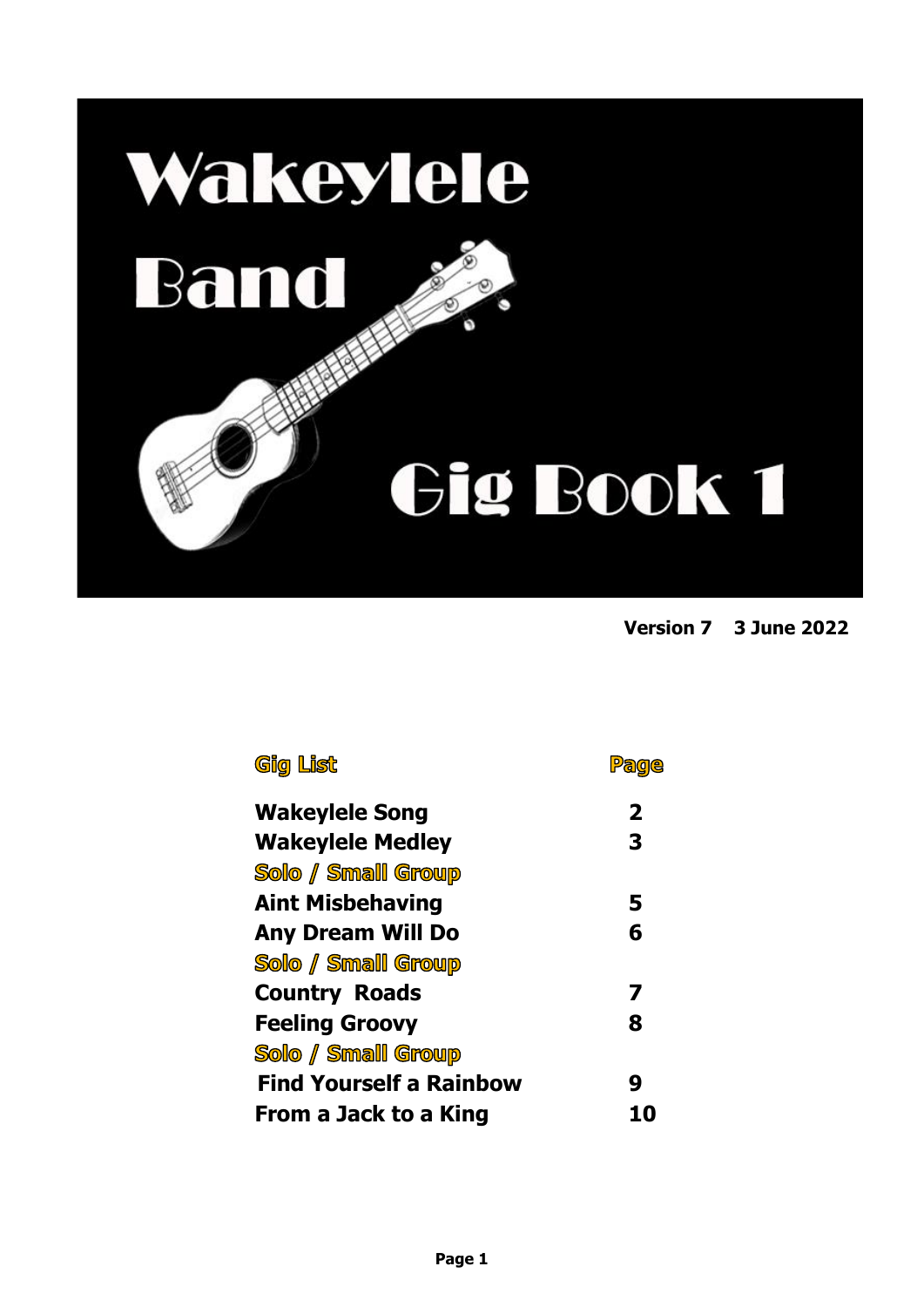```
(to the tune "You Are My Sunshine")
```
**All [chords] = 2 beats**

**1234 1 g a b [C]** Drive the **[G7]** blues a- **[C]** -way **G7↓**

**[N/C]** We're Wakeyle-**[C]**-le, **[C]** Ukulel-**[C]**-es **[C7]** Here to **[F]** sing and **[F]** here to **[C]** play **[C7]** There's lots of **[F]** fun in **[F]** our every **[C]** strumming **[Am]** We hope to **[C]** drive the **[G7]** blues a-**[C]**-way **G7↓**

**[N/C]** We're Wakeyle-**[C]**-le, **[C]** Ukule-**[C]**-les **[C7]** And we in-**[F]**-vite you **[F]** to sing a-**[C]**-long **[C7]** There are **[F]** things here **[F]** to shake and **[C]** rattle **[Am]** You can **[C]** help us **[G7]** with each **[C]** song **G7↓**

**[N/C]** We're Wakeyle-**[C]**-le, **[C]** Ukule-**[C]**-les **[C7]** It looks like **[F]** we're all **[F]** set to **[C]** go **[C7]** So if you're **[F]** ready and **[F]** if you're **[C]** steady **[Am]** It's time to **[C]** get on **[G7]** with our **[C]** show **G7↓ …2…3…4…………**

(straight into  $1<sup>st</sup>$  song of set-list)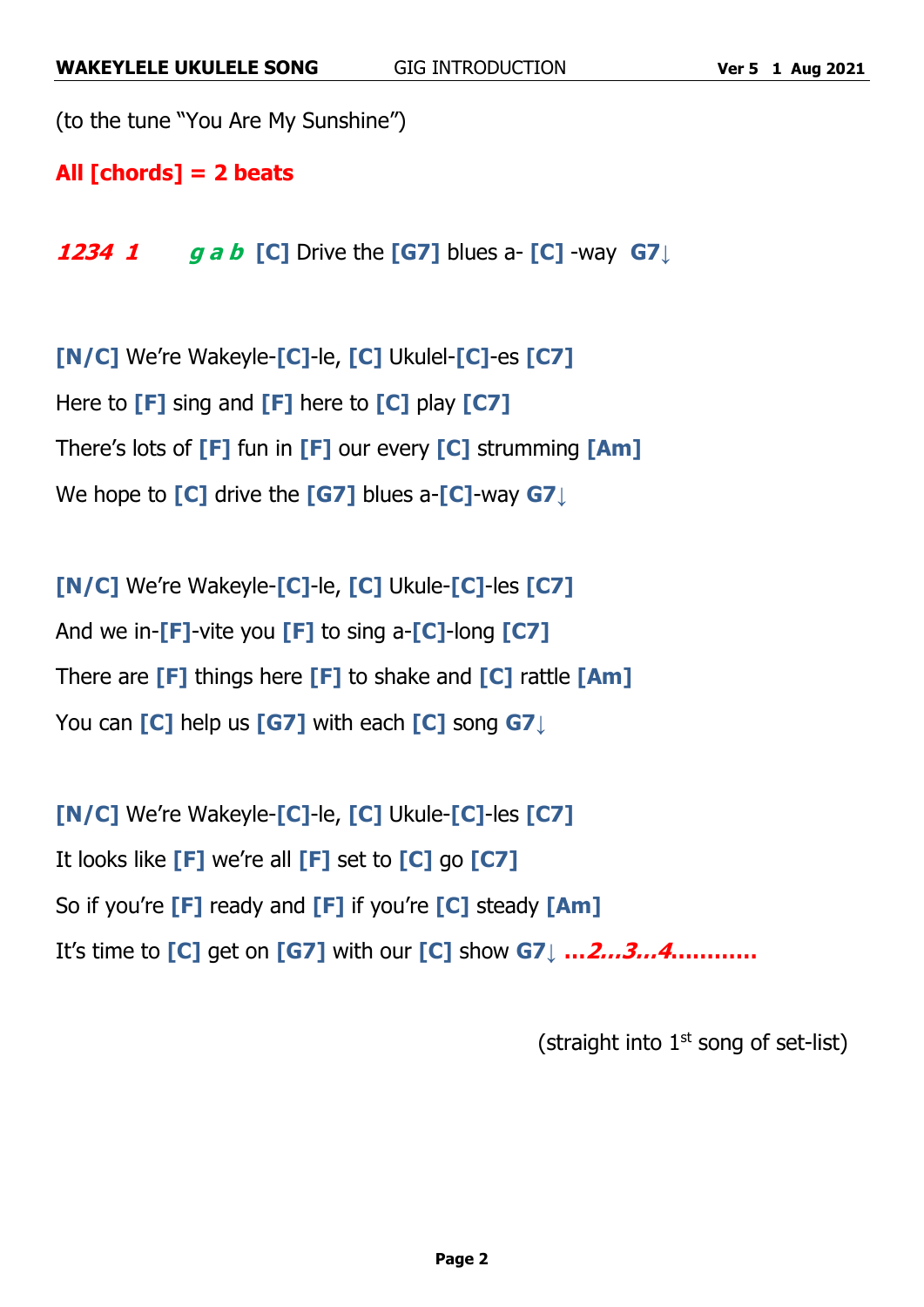**Wakeylele Band Medley** (3 part) **Ver 8 1 Aug 21**

 **1…2 1234**



# **[C] Hear, come on and [C] hear Wakey- [G7] -lele show-time C// Band G7// [C]** Hear, come on and **[C]** hear Wakey- **[G7]** -lele show-time **C//** Band **C7//** Come on and **[F]** hear, come on and **[F]** hear, they make a **[F]** sound that's rather **[F]** grand. They **[C]** play all the chords ones that **[C]** you've all heard before But **C↓** so natu-**C↓** ral that you'll **C↓** all cry out for **C↓** more, **C#7↓ [D7]** That's just the **[D7]** way it's all been **[G]** planned, **[G7]** honey lamb. Come on **[C]** along, come on **[C]** along let me **[G7]** take you by the **C//** hand, **C7//** Up to the **[F]** man, up to the **[F]** man who's the **[F]** leader of the **[F]** band And if you **[C]** care to hear some **[C7]** good old ditties, **[F]** played one **[D7]** more time **[C]** Hear, come on and **[C]** hear Wakey- **[G7]** -lele show-time **[C]** Band Wakey- **[G7]** -lele show-time **C↓** Band **2…3…4 (!!Adapt strumming!!)**

# **F// Travel a- D7// -long C// singing a A7// song D7// side G7// by C// side G7// [C]** Oh we ain't got a barrel of **F//** mo - **C//** -ney, **[C]** maybe we're ragged and **F//** fun- **C//** ny But we'll **F//** travel a- **D7//** -long, **C//** singing a **A7//** song, **D7//** side **G7//** by **C//** side **G7// [C]** Don't know what's comin' to-**F//**-mo-**C//**-row, **[C]** maybe it's trouble and **F//** sor- **C//** -ow But we'll **F//** travel the **D7//** road **C//** sharin' our **A7//** load, **D7//** side **G7//** by **[C]** side. **[E7]** through all kinds of **[E7]** weather **[A7]** what if the sky should **[A7]** fall? As **[D7]** long as we're **[D7]** together it **G7↓ [N/C]** really doesn't matter at all **[G7#5]** When they've **[C]** all had their quarrels and **F//** par- **C//** -ted **[C]** We'll be the same as we **F//** start- **C//** -ed We'll **F//** travel a- **D7//** -long **C//** singing a **A7//** song, **D7//** side **G7//** by **C//** side **A7// D7//** Side **G7//** by **C//** side **A7// D7↓** side **G7↓** by **C↓** side **(STOP!) 2..3..4**

#### **(!!Adapt strumming!!) [D7] Anybody [G7] seen my [C] gal? [G7]**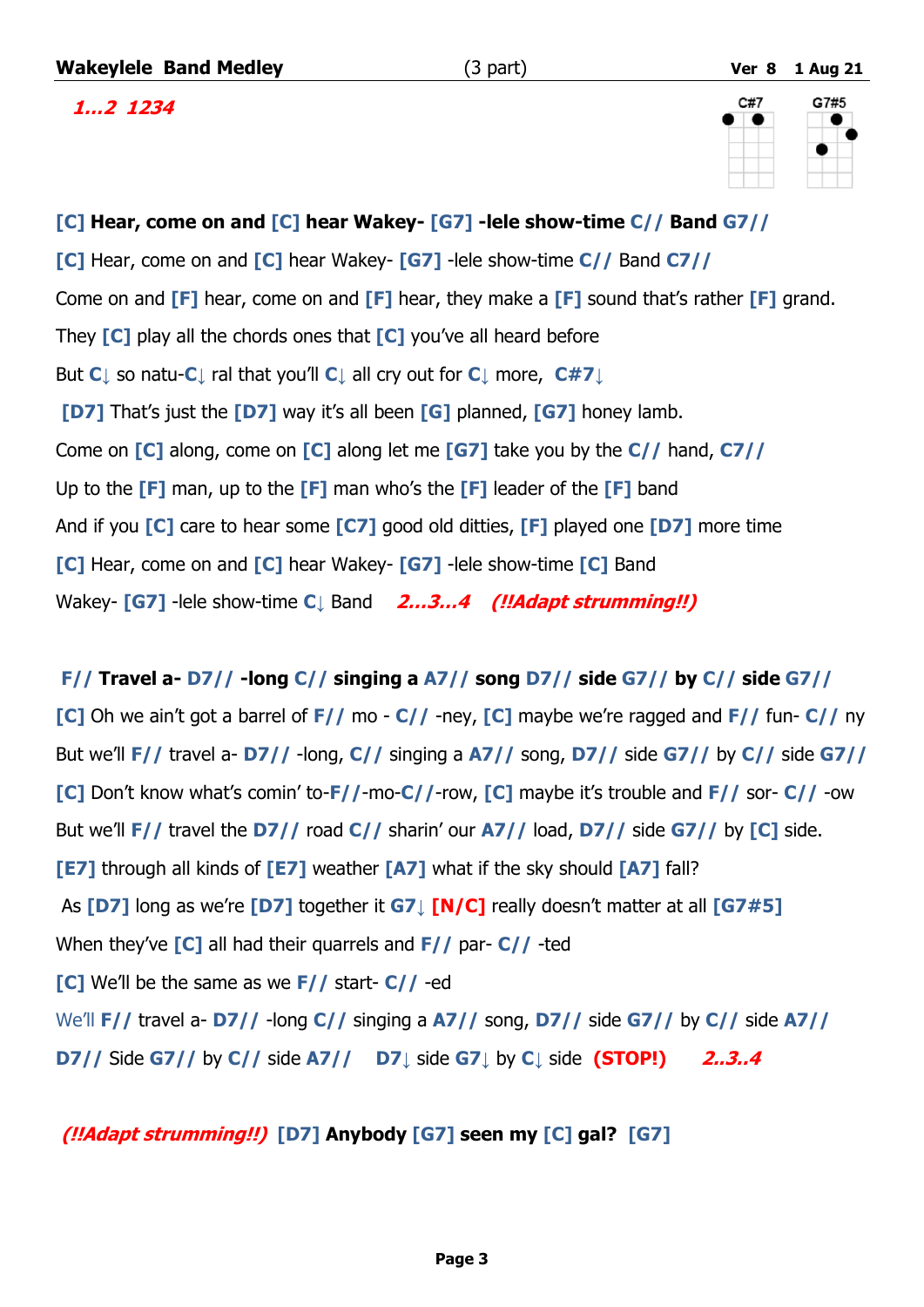**[C]** Five foot two, **[E7]** eyes of blue but **[A7]** oh what those five **[A7]** feet could do! Has **[D7]** anybody **[G7]** seen my **[C]** gal? **[G7] [C]** Turned up nose, **[E7]** turned down hose, **[A7]** flapper, yes sir, **[A7]** one of those Has **[D7]** anybody **[G7]** seen my **[C]** gal? **[C]**

If you **[E7]** run into a **[E7]** five foot two, **[A7]** all covered with **[A7]** fur, **[D7]** Diamond rings and **[D7]** all those things **G7↓ STOP! N/C** Bet ya life it isn't her! But **[C]** could she love, **[E7]** could she woo **[A7]** Could she, could she **[A7]** could she coo? Has **[D7]** anybody **[G7]** seen my **[C]** gal? **(speed up)**

#### "**G7↓ one G7↓ two G7↓ three G7↓ four**"

**[C]** Five foot two, **[E7]** eyes of blue but **[A7]** oh what those five **[A7]** feet could do! Has **[D7]** anybody **[G7]** seen my **[C]** gal? **[G7] [C]** Turned up nose, **[E7]** turned down hose, **[A7]** flapper, yes sir, **[A7]** one of those Has **[D7]** anybody **[G7]** seen my **[C]** gal? **[C]**

Now if you **[E7]** run into a **[E7]** five foot two **[A7]** all covered in **[A7]** fur **[D7]** Diamond rings and **[D7]** all those things **G7↓ STOP! N/C** Bet ya life it isn't her! But **[C]** could she love, **[E7]** could she woo **[A7]** Could she, could she, **[A7]** could she coo?

Has **[D7]** anybody **[G7]** seen my, **[D7]** Anybody **[G7]** seen my,

Has **[D7]** anybody **[G7]** seen my **[C]** gal? **C↓ G7↓ C↓**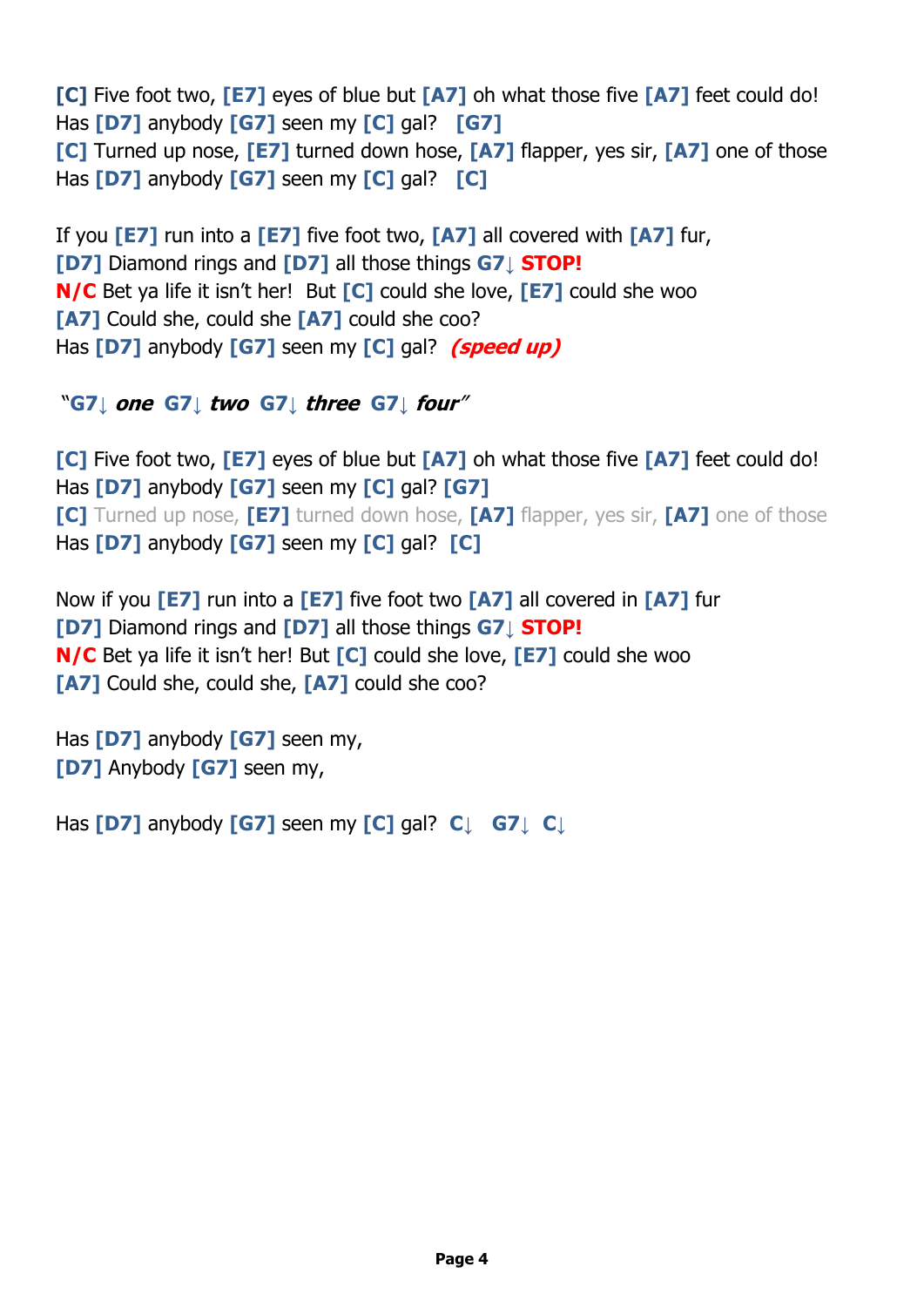**1..2 1234** ALL  $[{\text{chords}}] = 2$  beats



**[C]** Ain't misbe- **[A7]** having, **[Dm]** saving all my **[G7]** love For **[E7]** you, for **[A7]** you, for **[Dm]** you, just **[G7]** you

**[C]** No-one to **[C#dim]** talk with, **[Dm]** all by my **[Ebdim]** self, **[C]** No-one to **[Caug]** walk with, **[F]** I'm happy **[Fm]** on the shelf **[C]** Ain't misbe- **[A7]** having, I'm **[Dm]** saving all my **[G7]** love For **[E7]** you, for **[A7]** you, for **[Dm]** you, just **[G7]** you.

**[C]** I know for **[C#dim]** certain, **[Dm]** the one I **[Ebdim]** love

**[C]** I'm through with **[Caug]** flirting, it's **[F]** you that I'm **[Fm]** thinking of

**[C]** Ain't misbe- **[A7]** having just **[Dm]** saving all my **[G7]** love for **[C]** you **[F] [C] [E7]**

**Am↓** Like Jack Horner, **F↓** in the corner, **D7↓** don't go nowhere, **A7↓** What do I care? **G////** Your kisses **D7////** are worth waiting **[G]** for, **[A7]** Bel- **[Dm]** ieve **[G7]** me.

**[C]** I don't stay **[C#dim]** out late, **[Dm]** don't care to **[Ebdim]** go **[C]** I'm home **[Caug]** about eight, just **[F]** me and my **[Fm]** radio, **[C]** Ain't misbe- **[A7]** having, I'm **[Dm]** saving all my **[G7]** love For **[E7]** you, for **[A7]** you, for **[Dm]** you, just **[G7]** you.

**[C]** I know for **[C#dim]** certain, **[Dm]** the one I **[Ebdim]** love

**[C]** I'm through with **[Caug]** flirting, it's **[F]** you that I'm **[Fm]** thinking of

**[C]** Ain't misbe- **[A7]** having, just **[Dm]** saving all my **[G7]** love for **[C]** you **[F][C] [E7]**

**Am↓** Like Jack Horner, **F↓** in the corner, **D7↓** don't go nowhere, **A7↓** What do I care? **G////** Your kisses **D7////** are worth waiting **[G]** for, **[A7]** Bel- **[Dm]** ieve **[G7]** me

**[C]** I don't stay **[C#dim]** out late, **[Dm]** don't care to **[Ebdim]** go **[C]** I'm home **[Caug]** about eight, just **[F]** me and my **[Fm]** radio **[C]** Ain't misbe- **[A7]** having, I'm **[Dm]** saving all my **[G7]** love

**[C]** Ain't misbe- **[A7]** having, I'm **[Dm]** saving all my **[G7]** love **[C]** Ain't misbe- **[A7]** having, just **[Dm]** saving all my **[G7]** love for **C↓↓** you **C#6↓↓ C6↓**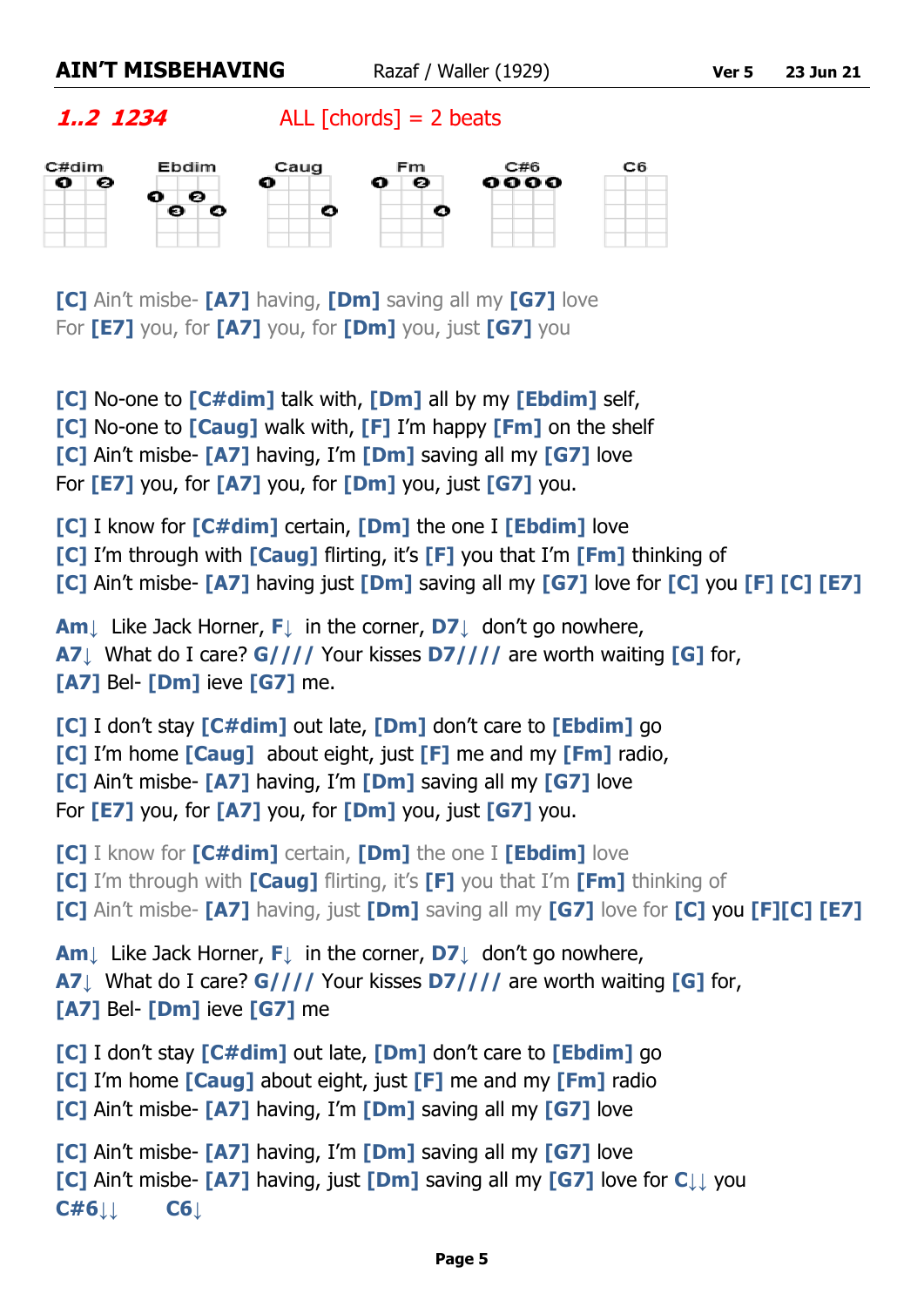$Em6$ 

**1234 1**

CM7  $C6$ 



**C↓** But the **CM7↓** world **C6↓** was **[G]** sleeping, **[D7]** any dream will **[G]** do **D7↓**

**N/C** I closed my **[G]** eyes, **[D7]** drew back the **[G]** curtain **[C]** To see for **[G]** certain **[D7]** what I thought I **[G]** knew **[D7]** Far, far a-**[G]**-way, **[D7]** someone was **[G]** weeping **[C]** But the world was **[G]** sleeping **[D7]** any dream will **[G]** do **D7↓**

**N/C** I wore my **[G]** coat (I wore my **[D7]** coat) with golden **[G]** lining (ah- **[C]** -aah) Bright colours **[G]** shining (ah- **[D7]** -aah) wonderful and **[G]** new **[D7]** And in the **[G]** East (and in the **[D7]** East) the dawn was **[G]** breaking (ah- **[C]** -aah) And the world was **[G]** waking (ah- **[D7]** -aah) any dream will **[G]** do **[G7]**

A **C//** crash of **C6//** drums, a **CM7//** flash of **C6//** light, My **A7//** golden **Em6//** coat flew **Em7//** out of **A7//** sight The **[G]** colours faded **[Em]** into darkness, **[D]** I was left a- **[D7]** -lone **D7↓**

**N/C** May I re- **[G]**- turn (may I re- **[D7]** -turn) to the be-**[G]**-ginning (ah- **[C]** -aah) The light is **[G]** dimming (ah- **[D7]** -aah) and the dream is **[G]** too **[D7]** The world and **[G]** I (the world and **[D7]** I) we are still **[G]** waiting (ah- **[C]** -aah) Still hesi- **[G]** -tating (ah- **[D7]** -aah) any dream will **[G]** do **[G7]**

A **C//** crash of **C6//** drums, a **CM7//** flash of **C6//** light, My **A7//** golden **Em6//** coat flew **Em7//** out of **A7//** sight The **[G]** colours faded **[Em]** into darkness, **[D]** I was left a- **[D7]** -lone **D7↓**

**N/C** May I re- **[G]** -turn (may I re- **[D7]** -turn) to the be- **[G]** -ginning (ah- **[C]** -aah) The light is **[G]** dimming (ah- **[D7]** -aah) and the dream is **[G]** too **[D7]** The world and **[G]** I (the world and **[D7]** I) we are still **[G]** waiting (ah- **[C]** -aah) Still hesi- **[G]** -tating **D7↓ N/C** any dream will **[G]** do **D7↓**

**N/C** Any dream will **[G]** do **D7↓** Any dream will **G↓** do **D7↓ G↓**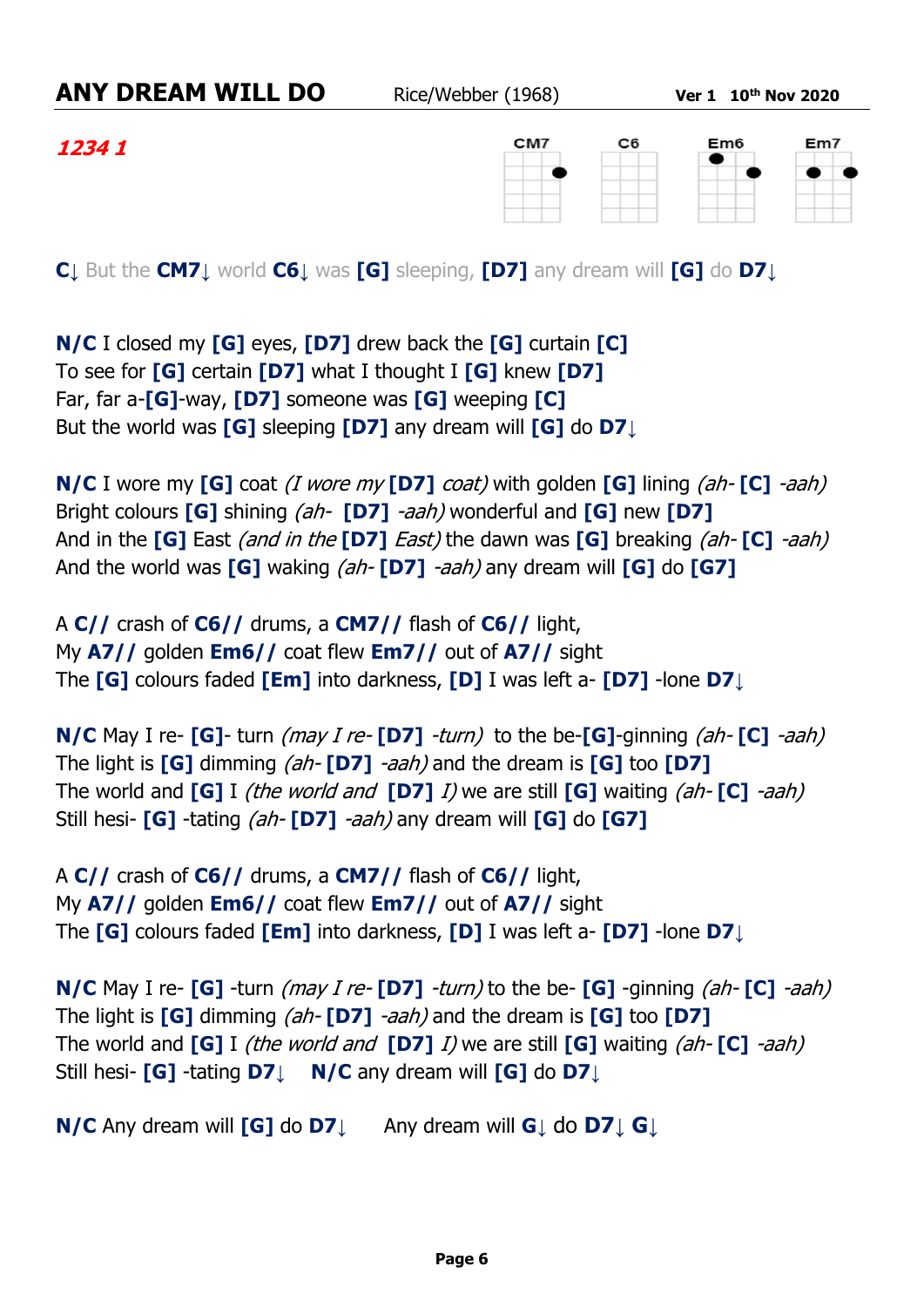# **1 2 3 4**

**G↓** Almost heaven **Em↓** West Virginia, **D↓** Blue Ridge Mountains, **C↓** Shenandoah **G↓** River. **d e f# [G]** Life is **[G]** old there, **[Em]** older than the **[Em]** trees **[D]** Younger than the **[D]** mountains **[C]** growin' like a [**G]** breeze.

**Chorus : [G]** Country roads **[G]** take me **[D]** home, **[D]**  To the **[Em]** place **[Em]** I be- **[C]** long **[C]** West Vir- **[G]** ginia **[G]** mountain **[D]** momma **[D]** Take me **[C]** home **[C]** country **[G]** roads.**[G]**

**[G]** All my **[G]** memories **[Em]** gather **[Em]** round her **[D]** Miner's lady **[C]** Stranger to blue **[G]** water **[G]** Dark and **[G]** dusty **[Em]** painted on the **[Em]** sky **[D]** Misty taste of **[D]** moonshine **[C]** teardrop in my **[G]** eye.

### **Chorus**

**[G]** Country roads **[G]** take me **[D]** home, **[D]** To the **[Em]** place **[Em]** I be- **[C]** long **[C]** West Vir- **[G]** ginia **[G]** mountain **[D]** momma **[D]** Take me **[C]** home **[C]** country **[G]** roads. **[G]**

**[Em]** I hear her **[D]** voice, in the **[G]** mornin' hours she **[G7]** calls me The **[C]** radio re-**[G]-**minds me of my **[D]** home far aw-**[D]-**ay. And **[Em]** drivin' down the **[F]** road, I get the **[C]** feelin' That I **[G]** should have been home **[D]** Yesterday, **[D]** Yester- **[D7]** -day **STOP!**

## **Chorus**

**[G]** Country roads **[G]** take me **[D]** home**, [D]**  To the **[Em]** place **[Em]** I be- **[C]** long **[C]** West Vir- **[G]** ginia **[G]** mountain **[D]** momma **[D]** Take me **[C]** home **[C]** country **[G]** roads.**[G]**

**[G]** Country roads **[G]** take me **[D]** home, **[D]** To the **[Em]** place **[Em]** I be- **[C]** long **[C]** West Vir- **[G]** ginia **[G]** mountain **[D]** momma **[D]** Take me **[C]** home **[C]** country **[G]** roads.**[G]**

Take me **[D]** home **[D]** country **[G]** roads. **[G]** Take me **[D]** home, **D↓ STOP!** down country **[G]** roads. **G↓ C↓ G↓**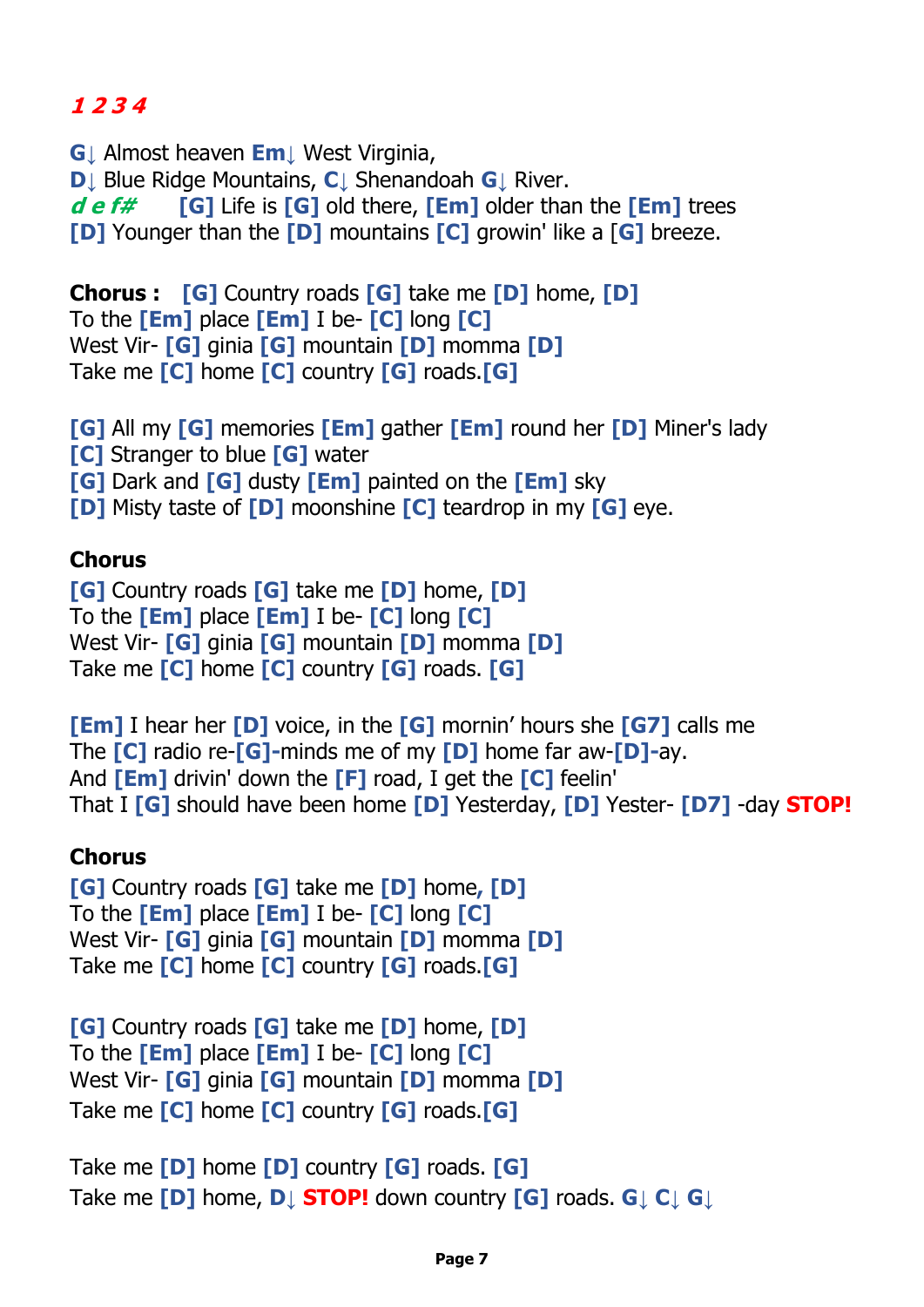# **FEELIN' GROOVY** Paul Simon (1966) **Ver 4 20 Sep <sup>21</sup>**

**ALL [chords] = 2 beats 1..2 1234** 

**[F] [C] [G] [C] x 2**

**[F]** Slow **[C]** down, you **[G]** move too **[C]** fast **[F]** You got to **[C]** make the **[G]** morning **[C]** last Just **[F]** kicking **[C]** down the **[G]** cobble **[C]** stones **[F]** Looking for **[C]** fun and **[G]** feelin' **[C]** groovy **[F] [C] [G] [C]**

Ba ba da, **[F]** ba ba **[C]** ba ba **[G]** feelin' **[C]** groovy **[F] [C][G] [C]**

**[F]** Hello **[C]** lamp-post, **[G]** what cha **[C]** knowin'? **[F]** I've come to **[C]** watch your **[G]** flowers **[C]** growin' **[F]** Ain't cha **[C]** got no **[G]** rhymes for **[C]** me? **[F]** Doot'n **[C]** 'do-doo, **[G]** feelin' **[C]** groovy **[F] [C] [G] [C]** 

Ba ba da, **[F]** ba ba **[C]** ba ba **[G]** feelin' **[C]** groovy **[F] [C] [G] [C]**

I've got **[F]** no deeds to **[C]** do, no **[G]** promises to **[C]** keep I'm **F///** dappled and **C///** drowsy and **G///** ready to **C↓** sleep Let the **F///** morning time **C///** drop all its **G///** petals on **C↓** me **[F]** Life, I **[C]** love you, **[G]** all is **[C]** groovy **[F] [C] [G] [C]**

Ba ba da, **[F]** ba ba **[C]** ba ba **[G]** feelin' **[C]** groovy **[F] [C] [G] [C]**

**[F]** Slow **[C]** down, you **[G]** move too **[C]** fast **[F]** You got to **[C]** make the **[G]** morning **[C]** last Just **[F]** kicking **[C]** down the **[G]** cobble **[C]** stones **[F]** Looking for **[C]** fun and **[G]** feelin' **[C]** groovy **[F] [C] [G] [C]**

Ba ba da, **[F]** ba ba **[C]** ba ba **[G]** feelin' **[C]** groovy **[F] [C][G] [C]**

**[F]** Hello **[C]** lamp-post, **[G]** what cha **[C]** knowin'? **[F]** I've come to **[C]** watch your **[G]** flowers **[C]** growin' **[F]** Ain't cha **[C]** got no **[G]** rhymes for **[C]** me? **[F]** Doot'n **[C]** 'do-doo, **[G]** feelin' **[C]** groovy **[F] [C] [G] [C]** 

Ba ba da, **[F]** ba ba **[C]** ba ba **[G]** feelin' **[C]** groovy **[F] [C] [G] [C]**

I've got **[F]** no deeds to **[C]** do, no **[G]** promises to **[C]** keep I'm **F///** dappled and **C///** drowsy and **G///** ready to **C↓** sleep Let the **F///** morning time **C///** drop all its **G///** petals on **C↓** me **[F]** Life, I **[C]** love you, **[G]** all is **[C]** groovy **[F] [C] [G] [C]**

Ba ba da, **[F]** ba ba **[C]** ba ba **[G]** feelin' **[C]** groovy **[F] [C] [G] [C]** 

Ba ba da **[F]** daa daa **[C]** daa daa **[G]** daa daa **[C]** daa

Ba ba da **[F]** daa daa **[C]** daa daa **[G]** daa daa **[C]** daa

Ba ba da **[F]** daa daa **[C]** daa daa **[G]** daadaa **[C]** daa

**[F] [C] G] [C] [F] [C] [G] C↓**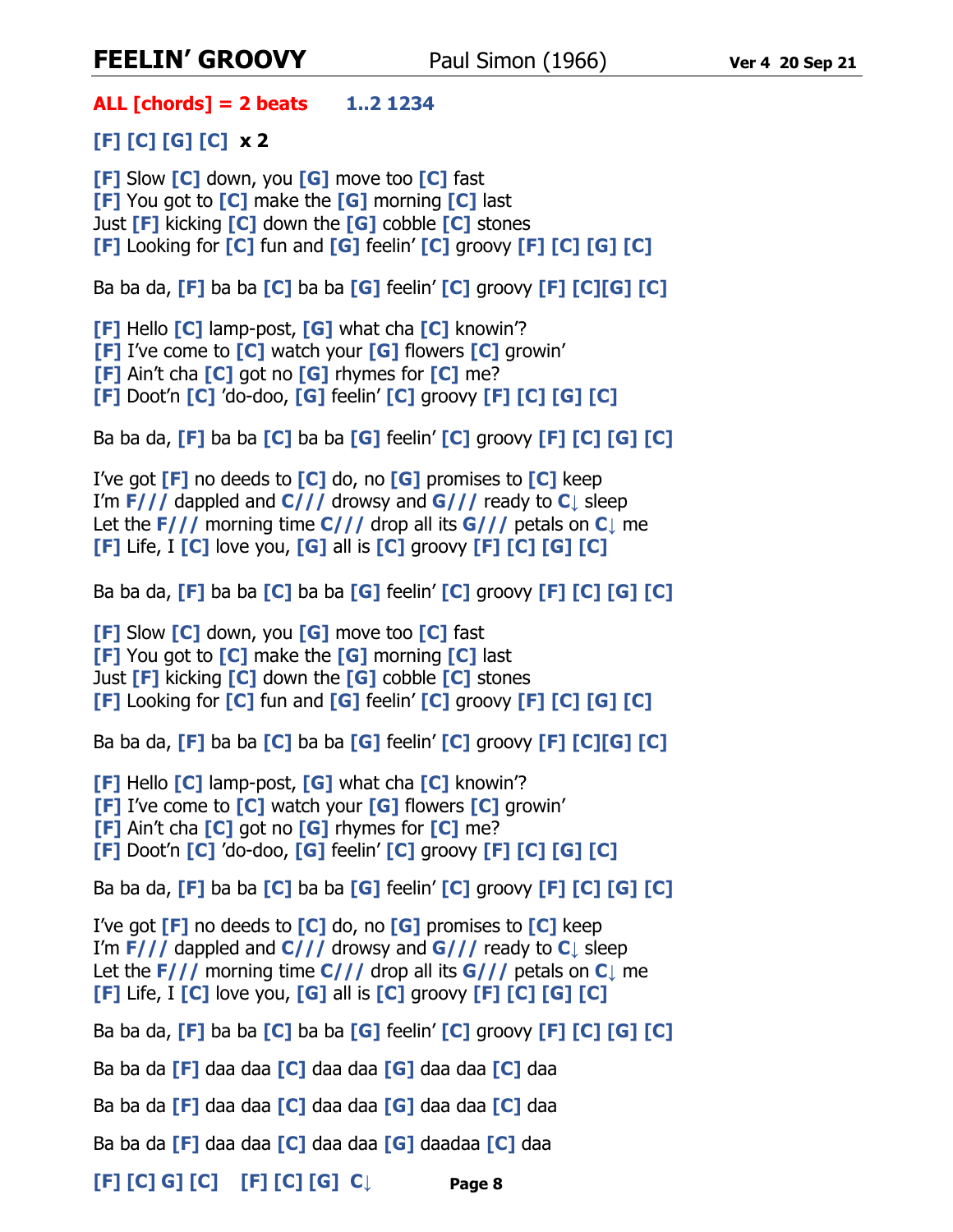### **1234 1**

**C ..0..2..4 [F]** Find yourself start **[D7]** changing, **[G]** all you gotta do is **[G7]** Take a hold, **[C]** things get better **[C7]** day by **[F]** day **[C7]**

**[F]** Find yourself a **[D7]** rainbow, **[G]** find yourself in that **[G7]** pot of gold, **[C]** When you're there you're **[C7]** there to **F//** stay, **D7//** a- **G7//**- ny -**C7//** -way You'll **[F]** find yourself start **[D7]** changing, **[G]** all you gotta do is **[G7]** take a hold **[C]** Things get better **[C7]** day by **[F]** day

**[F]** And then you'll **[A7]** know that this time **[A7]** is the right time **[A7]** And the place to **[Dm]** be, **[G]** pick the flowers, **[G7]** there's no hours **[C]** Just remember **[C7]** April showers

**[F]** Climb up on that **[D7]** rainbow, **[G]** slide on down to that **[G7]** pot of gold **[C]** You keep smiling, **[C7]** come what **[F]** may **[C7]**

**[F]** Find yourself start **[D7]** changing, **[G]** all you gotta do is **[G7]** Take a hold, **[C]** things get better **[C7]** day by **[F]** day **[C7]**

**[F]** Open up your **[D7]** dream land, **[G]** it's so easy just to **[G7]** find the key,

**[C]** All your troubles **[C7]** turn to **F//** smiles, **[D7-G7]** what to **C7//** do is

**[F]** Let go of your **[D7]** heartaches, **[G]** it's as easy as **[G7]** being free

**[C]** You don't have to **[C7]** wait a **[F]** while.

**[F]** And then you'll **[A7]** know that this time **[A7]** is the right time **[A7]** And the place to **[Dm]** be, **[G]** pick the flowers, **[G7]** there's no hours **C↓** Just remember **C7↓** April showers

**[F]** Find yourself a **[D7]** rainbow, **[G]** a song a day and you **[G7]** won't grow old **[C]** You can wish your **[C7]** cares a- **[F]** -way, **[D7]** yes

**[G7]** You can wish your **[C7]** cares a- **[F]** -way **F↓ C7↓ F↓**